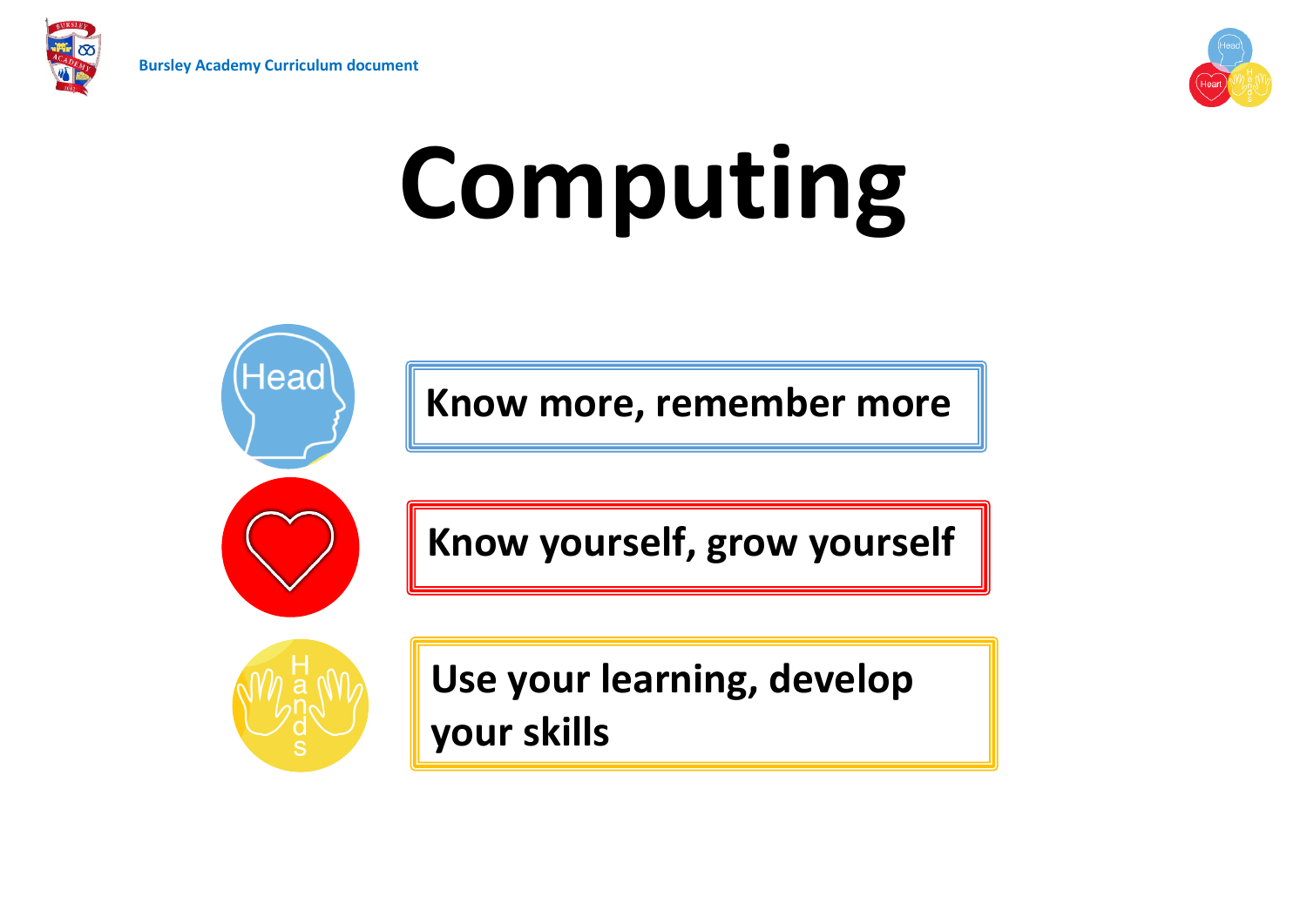



# Curriculum overview

| Year |              | Autumn                          | Spring                            | Summer               |  |  |
|------|--------------|---------------------------------|-----------------------------------|----------------------|--|--|
|      | Strand       | IT skills (E-safety throughout) |                                   |                      |  |  |
|      | Termly Focus | Basic computer access           | Using programs                    | IT skills            |  |  |
| 2    | Strand       |                                 | Computer Science and Programming  |                      |  |  |
|      | Termly Focus | Coding                          | Coding                            | Coding               |  |  |
| 3    | Strand       |                                 | I.T. skills                       |                      |  |  |
|      | Termly Focus | e-safety/ basic I.T. skills     | Touch typing / word               | PowerPoint           |  |  |
| 4    | Strand       | Computer Programming            |                                   |                      |  |  |
|      | Termly Focus | e-safety                        | Typing skills                     |                      |  |  |
| 5    | Strand       |                                 | Programming (E-Safety throughout) |                      |  |  |
|      | Termly Focus | Algorithms                      | design and write simple programs  | Debugging            |  |  |
| 6    | Strand       | IT Skills (Including E-safety)  |                                   |                      |  |  |
|      | Termly Focus | E-Safety                        | Communication/Sharing             | Data and information |  |  |
|      |              |                                 | information                       |                      |  |  |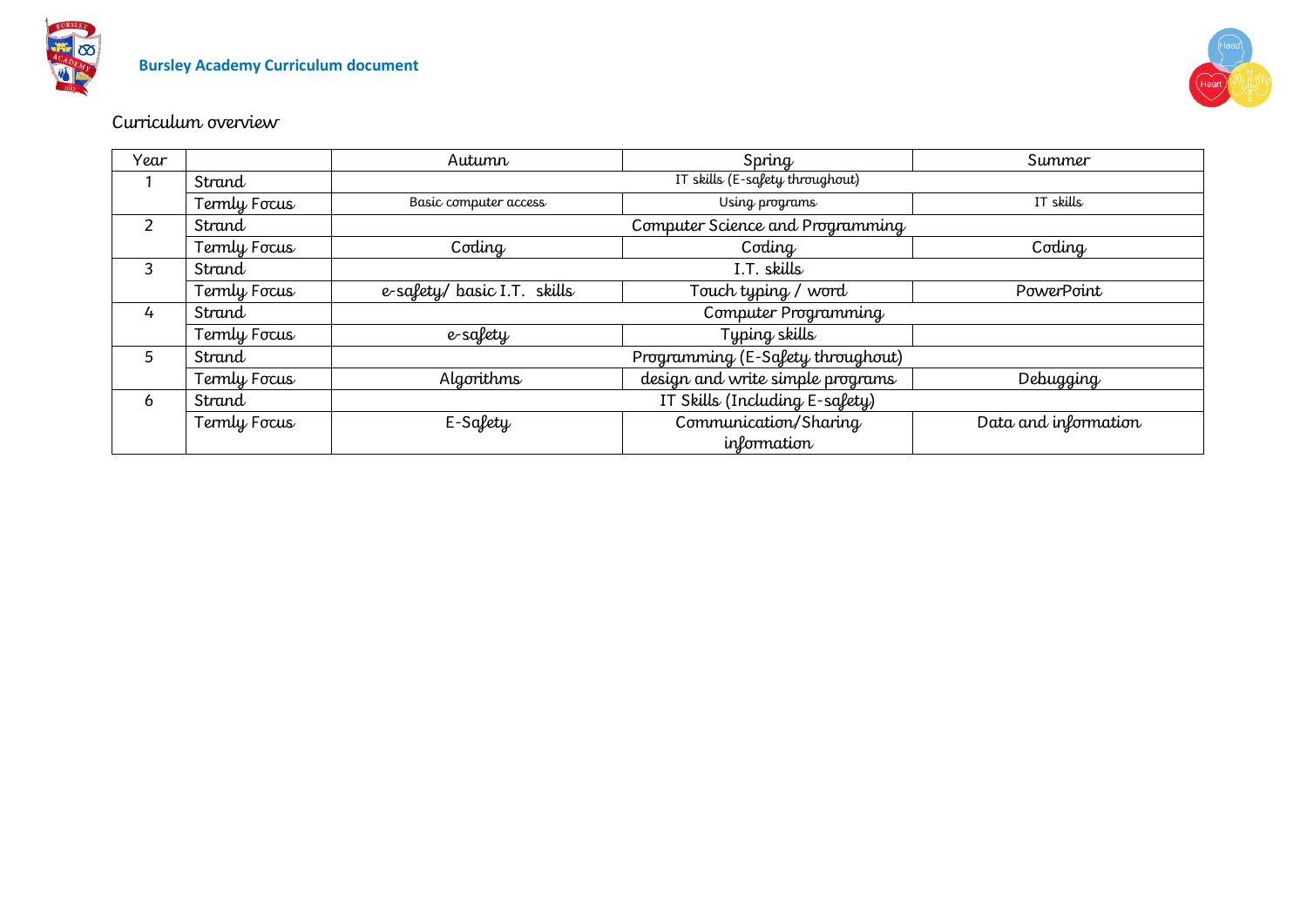



#### Computing (Year 1): Strand of learning – IT Skills

| Crucial Knowledge- (Autumn)                              | <b>Expanded Knowledge</b> | Apply/Prove                           |
|----------------------------------------------------------|---------------------------|---------------------------------------|
| To know the difference between online and offline.       |                           | Performing the online safety learning |
| To know when and why to take breaks from device          |                           | songs.                                |
| time.                                                    |                           | Verbal responses to questioning.      |
| To consider the feelings of people around them, even     |                           | Written/drawn responses to lessons.   |
| when engaged in fun online and why it is important to    |                           | Teacher's observation notes.          |
| be respectful while using devices.                       |                           |                                       |
| To discover that the internet can be used to visit       |                           |                                       |
| faraway places and learn new things.                     |                           |                                       |
| To compare how staying safe online is similar to staying |                           |                                       |
| safe in the real world.                                  |                           |                                       |
| To explain how to travel safely on the internet.         |                           |                                       |

| Crucial Knowledge- (Spring) |                                                                                                  | <b>Expanded Knowledge</b> |                                                                                | Apply/Prove |                                                                       |
|-----------------------------|--------------------------------------------------------------------------------------------------|---------------------------|--------------------------------------------------------------------------------|-------------|-----------------------------------------------------------------------|
|                             | To use name and label parts of a computer, laptop and<br>tablet.                                 |                           | To recognise uses of technology outside<br>of the school and home environment. |             | Verbal responses to questioning.<br>Saved evidence of online content. |
|                             | To recognise and discuss common uses of IT in the<br>home and school environment.                |                           |                                                                                |             | Written/drawn responses to lessons.<br>Teacher's observation notes.   |
|                             | To recognise the QWERTY board and begin to locate the<br>letters of their username and password. |                           |                                                                                |             |                                                                       |
|                             | To use a tablet to create digital content.                                                       |                           |                                                                                |             |                                                                       |

| Crucial Knowledge- (Summer) |                                                         | <b>Expanded Knowledge</b> |                                       | Apply/Prove |                                     |
|-----------------------------|---------------------------------------------------------|---------------------------|---------------------------------------|-------------|-------------------------------------|
|                             | To know what an algorithm is.                           |                           | To identify pre-existing errors in an |             | Purple Mash saved content.          |
|                             | To create algorithms both online and offline.           |                           | algorithm and debugging them.         |             | Verbal responses to questioning.    |
|                             | To identify errors in coding/algorithms and fix (debug) |                           |                                       |             | Written/drawn responses to lessons. |
|                             | them.                                                   |                           |                                       |             |                                     |
|                             | To predict the behaviour of simple programmes.          |                           |                                       |             |                                     |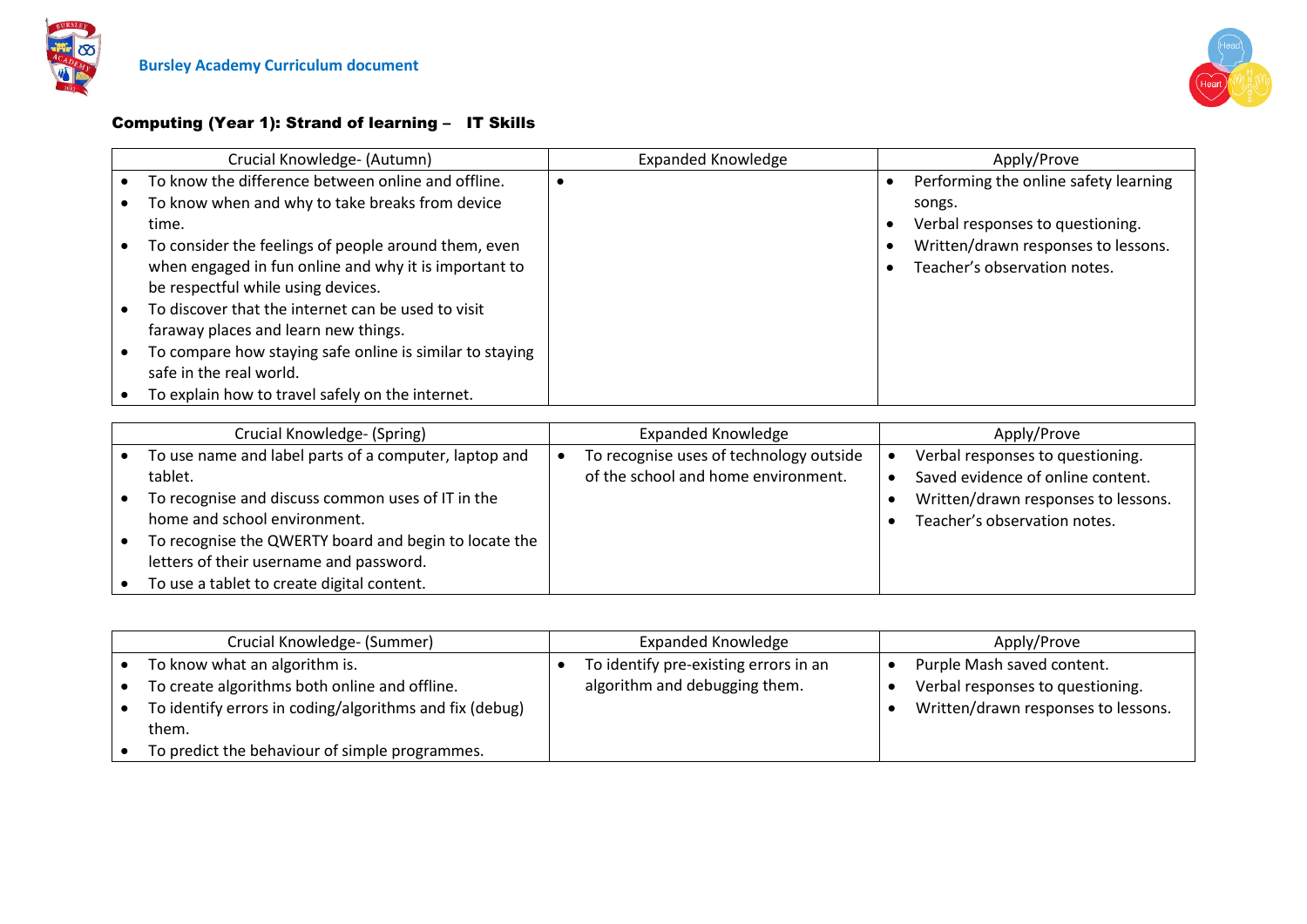



### Computing (Year 2): Strand of learning – Computer Science and Programming

| Crucial Knowledge-Term 1 (Drawing)                         | Expanded Knowledge | Apply/Prove                         |
|------------------------------------------------------------|--------------------|-------------------------------------|
| To know the importance of being safe, responsible and      |                    | Performing the online safety        |
| respectful online.                                         |                    | learning songs.                     |
| To explain how to be a good digital citizen.               |                    | Verbal responses to questioning.    |
| To recognise the different feelings that can be had when   |                    | Written/drawn responses to lessons. |
| using technology.                                          |                    | Teacher's observation notes.        |
| To know what to do when you do not have a good feeling     |                    |                                     |
| when using technology.                                     |                    |                                     |
| To understand that being safe online is similar to staying |                    |                                     |
| safe in real life.                                         |                    |                                     |
| To identify websites and apps that are just right or not   |                    |                                     |
| right.                                                     |                    |                                     |
| To know how to get help from an adult if you are unsure    |                    |                                     |
| about a website or app.                                    |                    |                                     |

| Crucial Knowledge-Term 2 (Drawing)                     | Expanded Knowledge | Apply/Prove                         |
|--------------------------------------------------------|--------------------|-------------------------------------|
| To recognise and discuss common uses of IT outside of  |                    | Verbal responses to questioning.    |
| school and home.                                       |                    | Saved evidence of online content.   |
| To recognise the location of the letters of the QWERTY |                    | Written/drawn responses to lessons. |
| board for typing.                                      |                    | Teacher's observation notes.        |
| To use a tablet and laptop to create digital content.  |                    |                                     |
| To know the uses of a mouse to navigate a laptop or    |                    |                                     |
| computer.                                              |                    |                                     |

| Crucial Knowledge-Term 2 (Drawing)                                                        | Expanded Knowledge                  | Apply/Prove                                                             |
|-------------------------------------------------------------------------------------------|-------------------------------------|-------------------------------------------------------------------------|
| To create simple programs both online and offline.                                        | To explain how to debug a           | Purple Mash saved content.                                              |
| To begin to use logical reasoning to debug a program and<br>predict the code's behaviour. | program using vocabulary<br>taught. | Verbal responses to questioning.<br>Written/drawn responses to lessons. |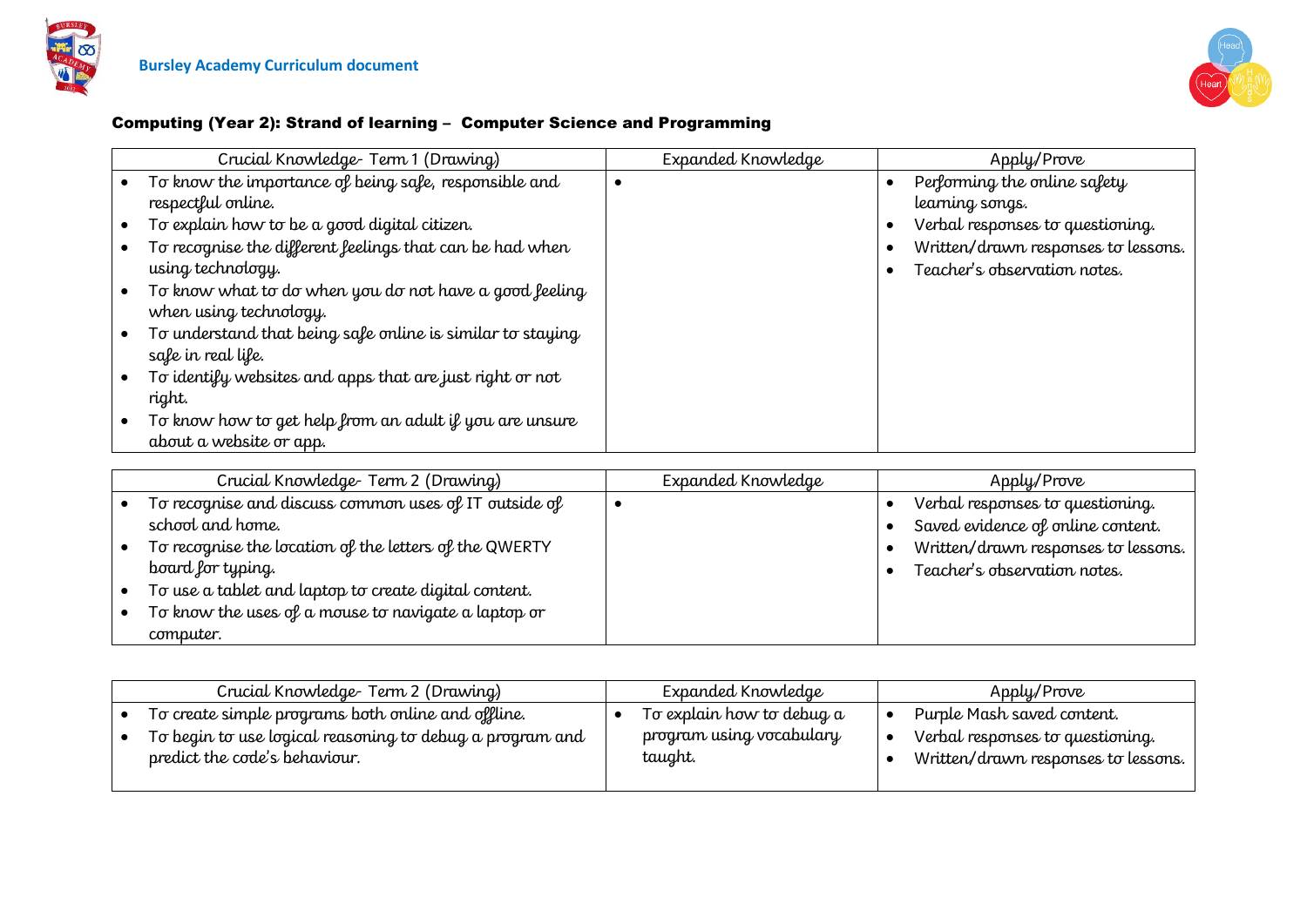

 $\bullet$  To know that behind any computer's actions, there is a code created by a human being.



| Crucial Knowledge - (Autumn)                                                                                                                                                                                                                                                                                                                                                                                                                                                                                                                                                                                                                                                                                                                                                                            | Expanded Knowledge                                                                                                                                                                                                                                             | Intent/Prove                                                                                                                                                                                                                                                                                         |
|---------------------------------------------------------------------------------------------------------------------------------------------------------------------------------------------------------------------------------------------------------------------------------------------------------------------------------------------------------------------------------------------------------------------------------------------------------------------------------------------------------------------------------------------------------------------------------------------------------------------------------------------------------------------------------------------------------------------------------------------------------------------------------------------------------|----------------------------------------------------------------------------------------------------------------------------------------------------------------------------------------------------------------------------------------------------------------|------------------------------------------------------------------------------------------------------------------------------------------------------------------------------------------------------------------------------------------------------------------------------------------------------|
| E-Safety<br>*Cyberbullying is the use of electronic<br>communication to bully a person. This can be via<br>messaging services using written or verbal<br>communication or over social media.<br>*E-safety is Electronic Safety and it is the act of<br>staying safe online or on any technological<br>device.<br>*If an individual feels unsafe on online they can<br>report and block the user or person they believe is<br>behind it. They should then inform a trust adult<br>about what has been going on, a family member<br>or member of school staff.<br>*Cyberbullying is just as serious as in person<br>physical bullying and the consequences can be<br>just as serious.<br>*Pupils will understand the importance of<br>searching safely and using the correct key words<br>when searching. | *Pupils will be shown reputable websites to use<br>and remember/recognise to ensure they are<br>searching safely online.<br>*Pop-up boxes can also alert people to when sites<br>are not safe. They can often issue a warning<br>before entering unsafe sites. | *Pupils will demonstrate an understanding and<br>application of these skills through their use of I.T<br>throughout their school career and daily life. This<br>will be further demonstrated when they are safely<br>using the internet and understand how to correctly<br>handle situations online. |
| I.T Skills<br>*Understanding where the on/off button is located<br>on the laptops and computers. Pupils will be<br>made aware that this is different on different<br>makes and models and can also differ again on<br>tablets such as I-Pads.<br>*the importance of remembering their log in's for<br>the school system                                                                                                                                                                                                                                                                                                                                                                                                                                                                                 | pupils will understand the uses for the left<br>and right click and where they are located<br>on the laptop mousepad.                                                                                                                                          |                                                                                                                                                                                                                                                                                                      |

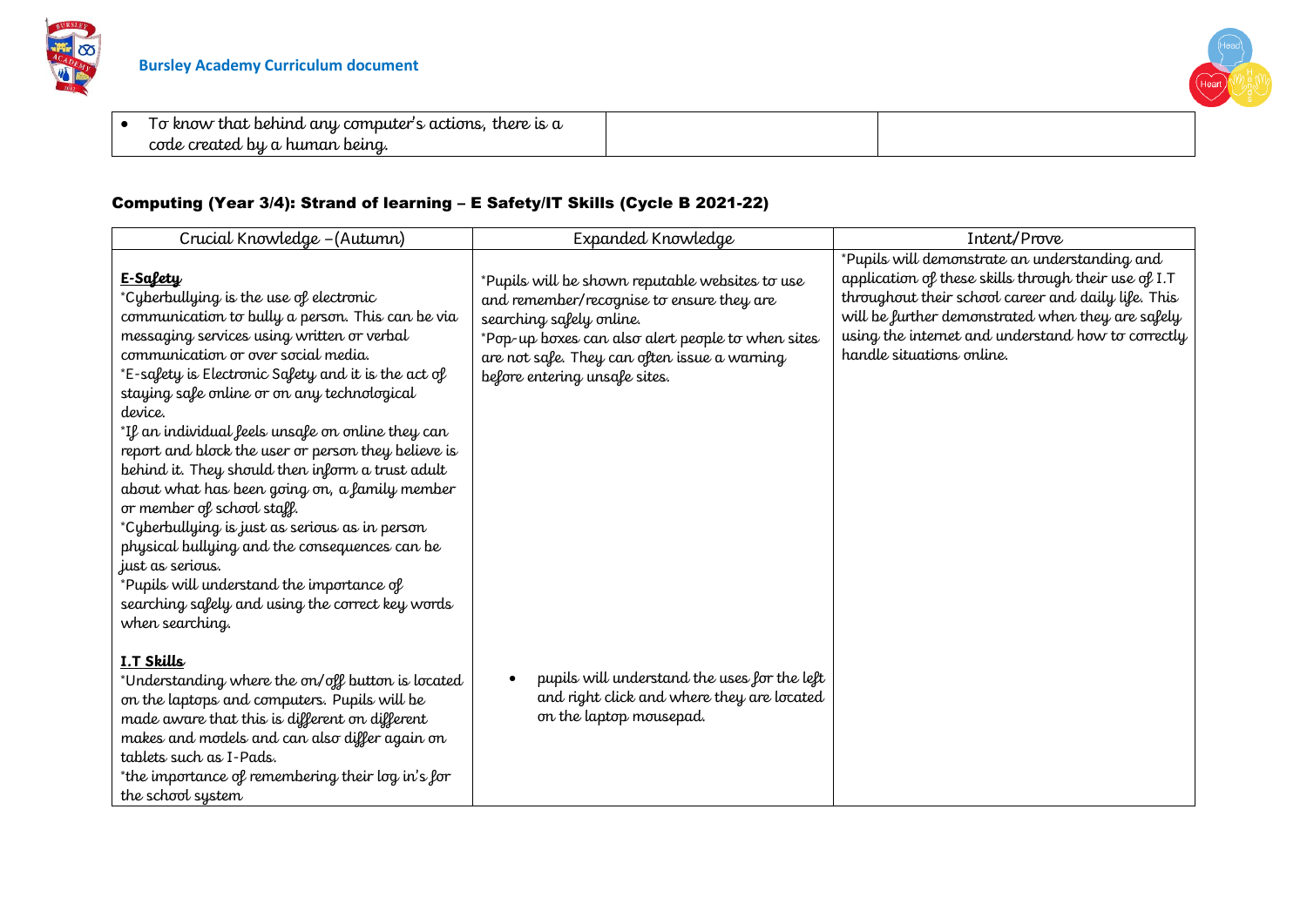



\*Using a mouse in order to be able to click on items on their screen and select what they would like to open.

\*Pupils will be taught how to open and close a window, such as opening the internet and then closing down the browser or opening a word document and closing it.

\*Building on this previous skill pupils will also understand how to save a document that they have worked on. For example if they are researching something they will be showing how to work in the document and then save it successfully into the correct area.

#### **Touch Typing Skills**

\*Pupils will understand the correct posture they need to type successfully.

\*Posture means the correct way to sit when typing.

\*Keys on a keyboard are the little tiles that we correspond to letters/numbers/symbols.

\*Top row keys are the keys on the top row of the keyboard.

\*Home row keys are the keys on the middle of the keyboard.

\*Bottom row keys are the keys on the bottom row of the keyboard.

\*The space bar is the long bar in the middle of the bottom of the keyboard.

\*It is important to try to use certain fingers for typing on certain keys as it allows for faster more accurate typing.

 Pupils will understand that posture is important because repeatedly sitting in the incorrect position when typing can cause repetitive strain injury.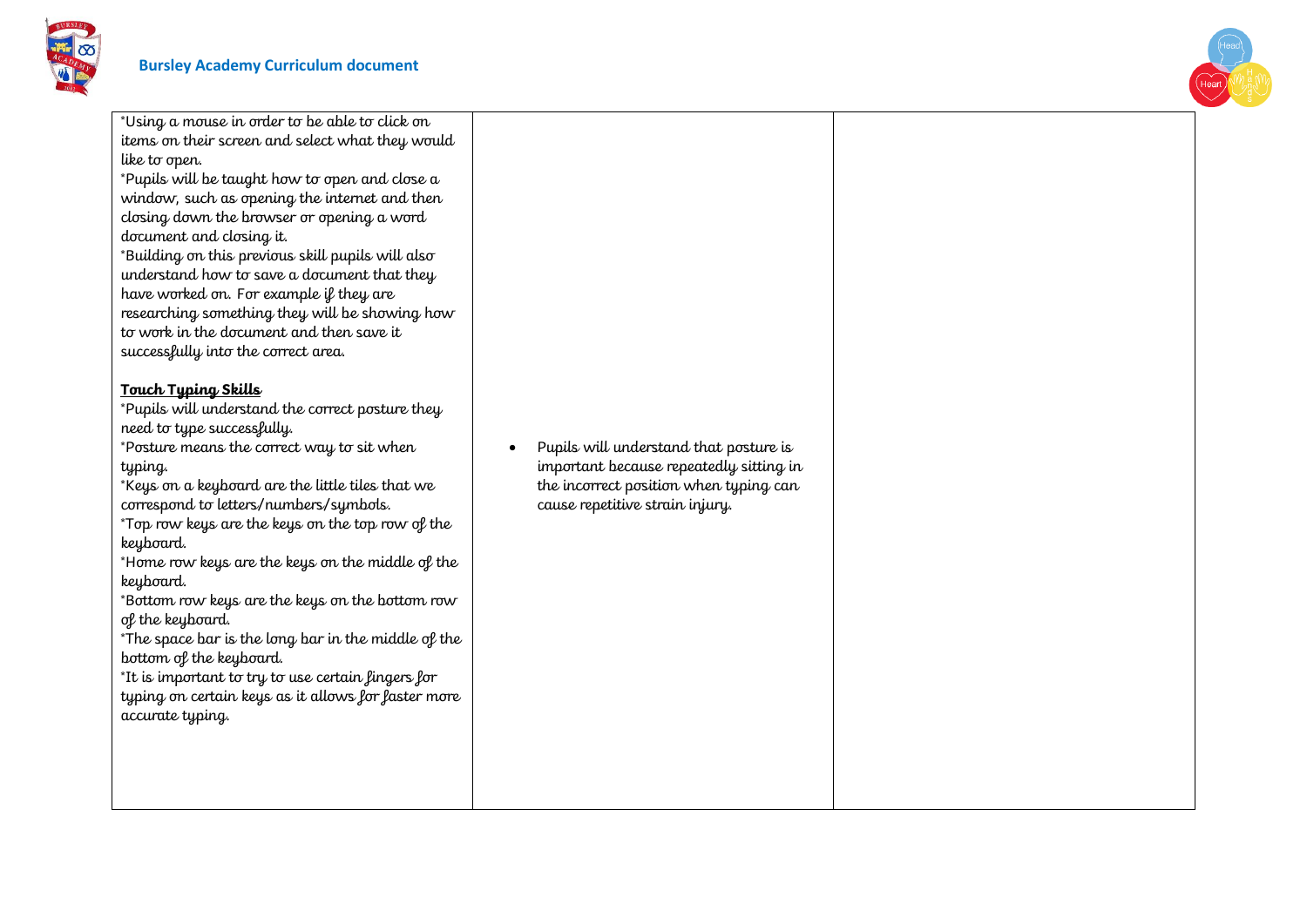



| -----<br>. uruul k<br>rwledae<br>ordina J<br>$\overline{\phantom{0}}$<br>w | nded Knowledae<br>. | rove<br>untent/ |
|----------------------------------------------------------------------------|---------------------|-----------------|
| updated /<br>lσ                                                            |                     |                 |

| rucial Knowledae –<br>(Summer<br>Loao     | -xpanded Knowledae | Intent/<br>rove |
|-------------------------------------------|--------------------|-----------------|
| $\overline{\phantom{a}}$<br>updated<br>be |                    |                 |

# Computing (Year 5/6): Strand of learning - Programming (Cycle B 2021-22)

| Crucial Knowledge - algorithms                                                                                                                                                          | Expanded Knowledge                                                   | Intent/Prove                                                                                                                                 |  |  |
|-----------------------------------------------------------------------------------------------------------------------------------------------------------------------------------------|----------------------------------------------------------------------|----------------------------------------------------------------------------------------------------------------------------------------------|--|--|
| Create and follow a sequence of simple<br>instructions<br>Sequence sets of instructions in the correct<br>order<br>uses logical reasoning to detect and<br>correct errors in algorithms | uses logical reasoning to explain how<br>some simple algorithms work | Written instructions and instructions on a computer<br>programme (Scratch/Purple Mash)<br>Create instructions to follow a maze with accuracy |  |  |

| Crucial Knowledge - Programming                                                                                                                                                          | Expanded Knowledge                                                                      | Intent/Prove                                                                                                                                                          |
|------------------------------------------------------------------------------------------------------------------------------------------------------------------------------------------|-----------------------------------------------------------------------------------------|-----------------------------------------------------------------------------------------------------------------------------------------------------------------------|
| Design and write simple<br>programmes<br>understands how to select and<br>repeat instructions when<br>programming<br>uses object orientated<br>programming to control screen<br>'actors' | Understands variables<br>Develops systems that control events in response to conditions | Use a range of software (Scratch, Purple<br>Mash etc.) to design and write simple<br>programmes.<br>Begin to develop this understanding by<br>creating your own game. |